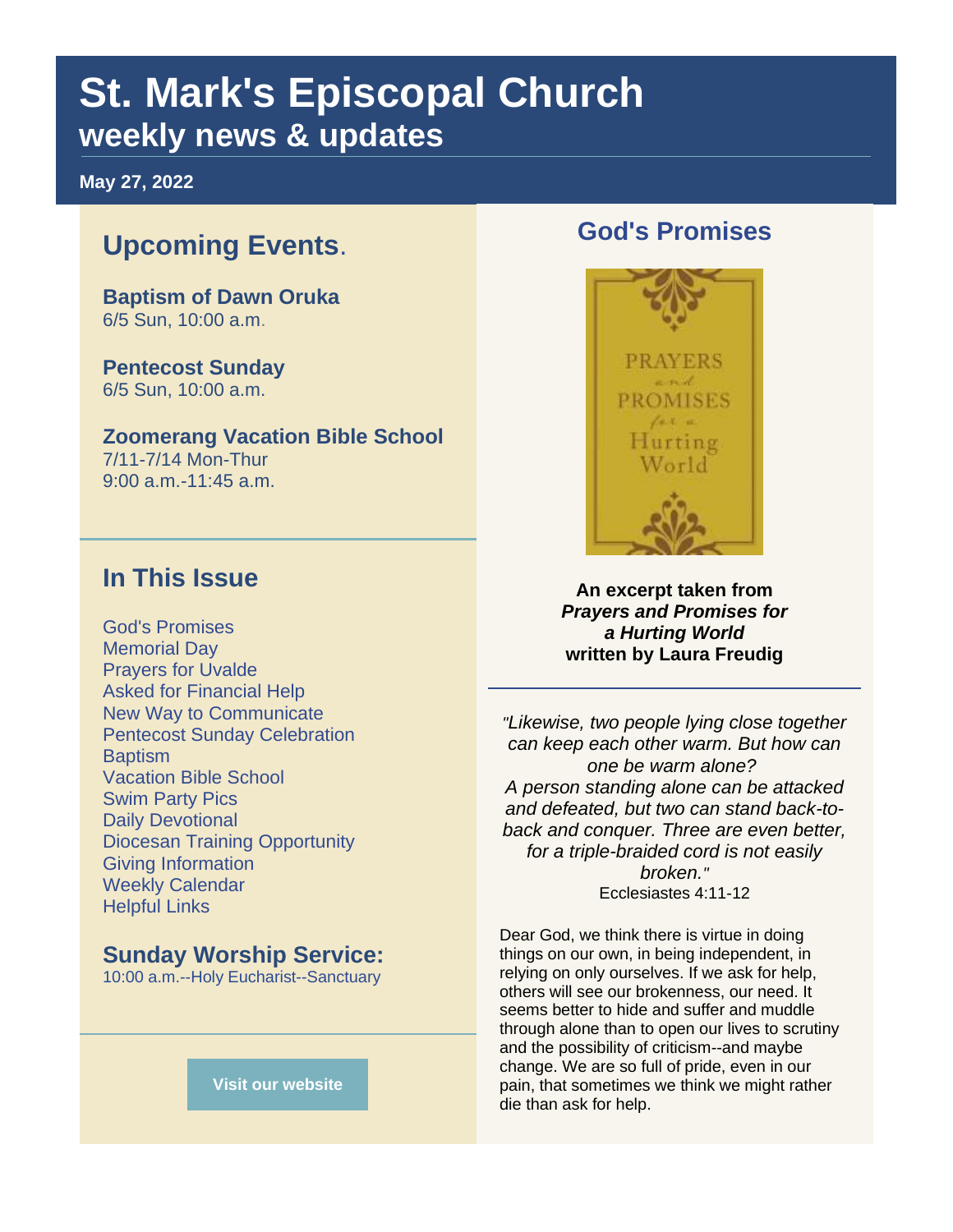Forgive us; help us. We need other people around us, lifting us up, bearing our burdens, offering help and comfort. We need people who will speak hard, holy words with love. We need the warmth of others in this cold world. Help us, Lord, to let Your people in. Give us the courage to open our crossed arms, to look up and out toward others. Remind us that, from the beginning, we were designed for relationship. And our first relationship is with You. You are the Threefold God, the ultimate cord, never to be broken. Let us weave ourselves in--through prayer and meditation--to that eternal strand, where, strengthened by the Father, Son, and Holy Spirit, we will overcome. Amen.

#### **Seek God! Pray! Give it ALL to Him!**

#### **Memorial Day**

# **Memorial Day Monday, May 30**

We will never forget those who lost their lives defending our country and our freedom.

The office will be closed Monday to commemorate this holiday.



#### **Prayers for Uvalde**

#### **Please keep our brothers and sisters in Uvalde in your prayers.**

An offering will be collected to assist the families of Uvalde Sunday, June 5th. Here's the link to our **[diocesan resources.](https://r20.rs6.net/tn.jsp?f=001Xmewttopwco5Wpx2GC-RiMRGphRBkBy6Iuc5jPKJ6zDq1LlDBERbHl17fpzY1DGqpy_S7u4d5nkQw4I7PVHW9o1yAaQkm-wFxkAXUm3rts333B70uLQ4h5oarxms8EDHj5l9ZIS61IuJcPbB85Ml9zW5TRZssiswHjlQfkAOEu4=&c=QYrd2sX6KSemP0Y186fqDgLaEXexnexrnB7zZTC5vU56m5857vjflw==&ch=GIraxL8h6R02FQCkaU8UkEz4hZCnmxkT0xAWYGQq0AegyHMEdYbMcQ==)**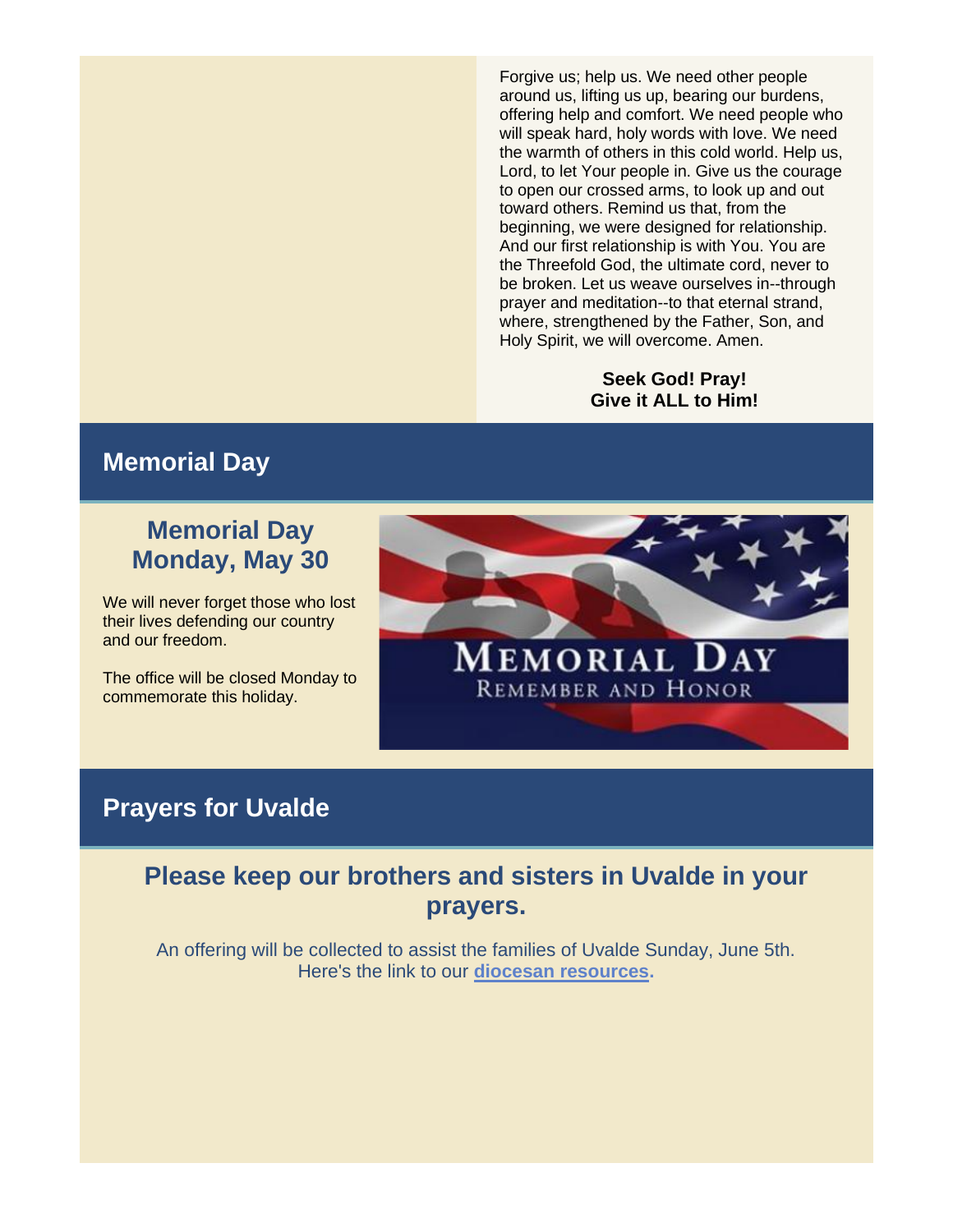# **Asked for Financial Help?**

## **Approached by Someone in Need?**



Have you ever been approached by someone who asked for financial help? It can be an awkward situation. Did you know that St. Mark's has provisions in place to help those who are in need?

We have teamed up with Mission 911 to offer assistance to anyone who may be in need. You can either refer that person to Mission 911 directly at (361) 882-0911, or have him or her go to the facility at 911 Park Ave. You can also ask him or her to contact Fr. Rick, John deMontel, or Judy at the church at (361) 994-0285. The staff at Mission 911 provided forms to the church office to be filled out to assess how to best meet an individual's need. The forms can be picked up at St. Mark's. After they're filled out, the individual can take them to Mission 911.

## **New Way to Communicate**

## **New Text Messaging Service**

We now have the capability of sending out one-way text messages through our database program ICON CMO. We will use this service primarily to send messages during emergencies, like a hurricane or other important event. The communication is only one-way, so if you respond to the message from ICON CMO, no one will receive it.



The phone number that the text will originate from is 1-844-745-0571. You might want to put that in your phone so you'll recognize it as coming from St. Mark's.

## **Pentecost Sunday Celebration**

# **Pentecost Sunday June 5th**

Our tradition has been that everyone wear red on Pentecost Sunday. We also celebrate by having cake topped with strawberries and whipped cream during coffee hour.



Please consider bringing a pint of fresh, cut, and sugared strawberries that Sunday to be used to top the cake. We could use your help.

**And don't forget to wear something red!**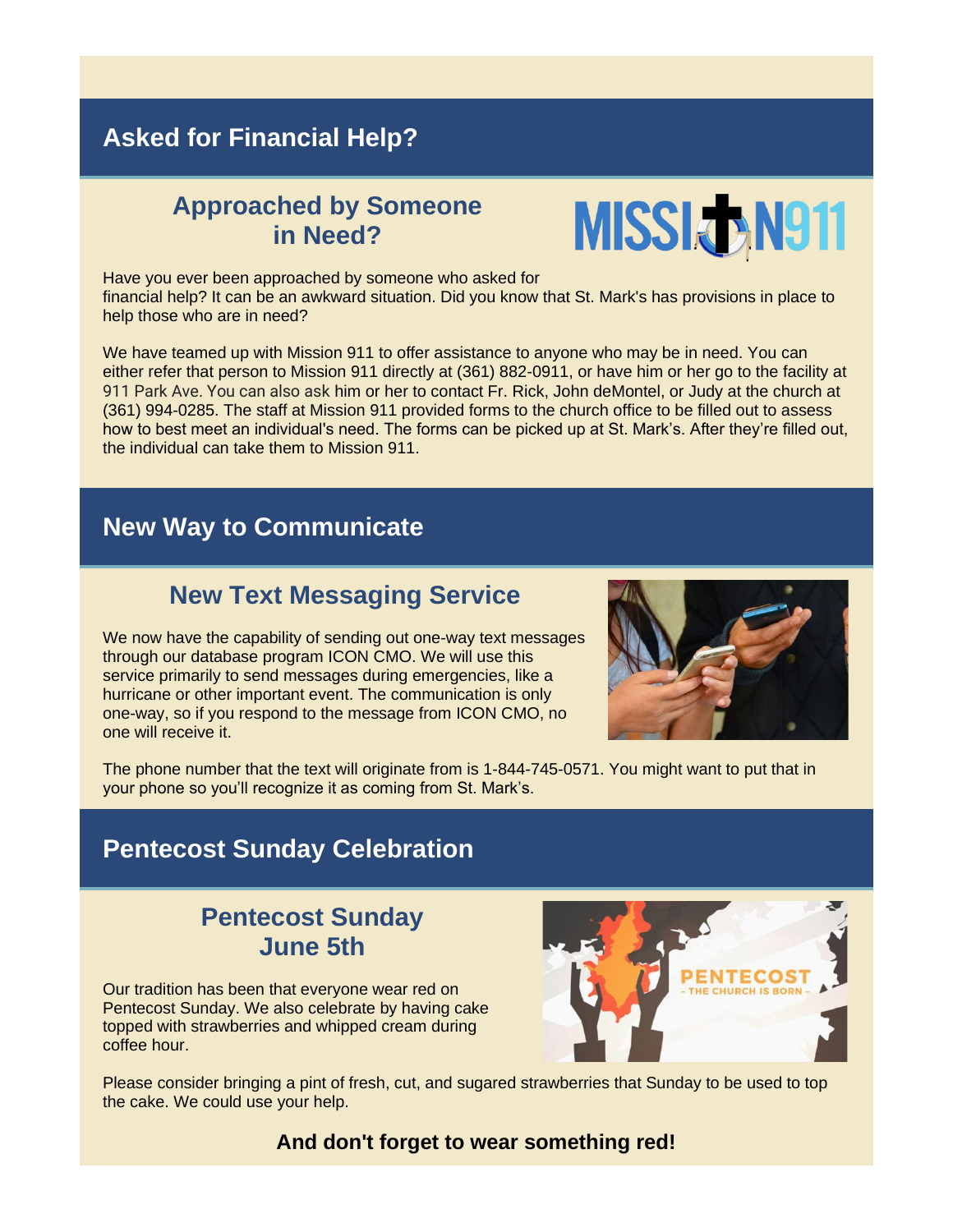# **Baptism Celebration**

#### **Baby Dawn Oruka will be baptized Sunday, June 5th**

During our Pentecost Sunday celebration, we will also be celebrating the baptism of little Dawn Oruka. Come help us welcome her into the family of God while we celebrate the gift of the Holy Spirit.

> There will be a reception immediately after the worship service in the fellowship hall.



## **Vacation Bible School**





**Zoomerang Vacation Bible School July 11-14 9:00 a.m. - 11:45 a.m.**

G'day mates!

Zoom around Australia with us to discover amazing animals and breathtaking locations like the Great Barrier Reef. And like a boomerang, we'll return to what the Bible says about the the value of life with games, science, crafts, music, and treats! It's gonna be a hoppin' good time you don't want to miss!

> **July 11-14, Monday- Thursday 9 a.m. - 11:45 a.m. Age 4- 5th grade**

> > Older than 5th grade? We love our youth helpers!

Registration information coming next week!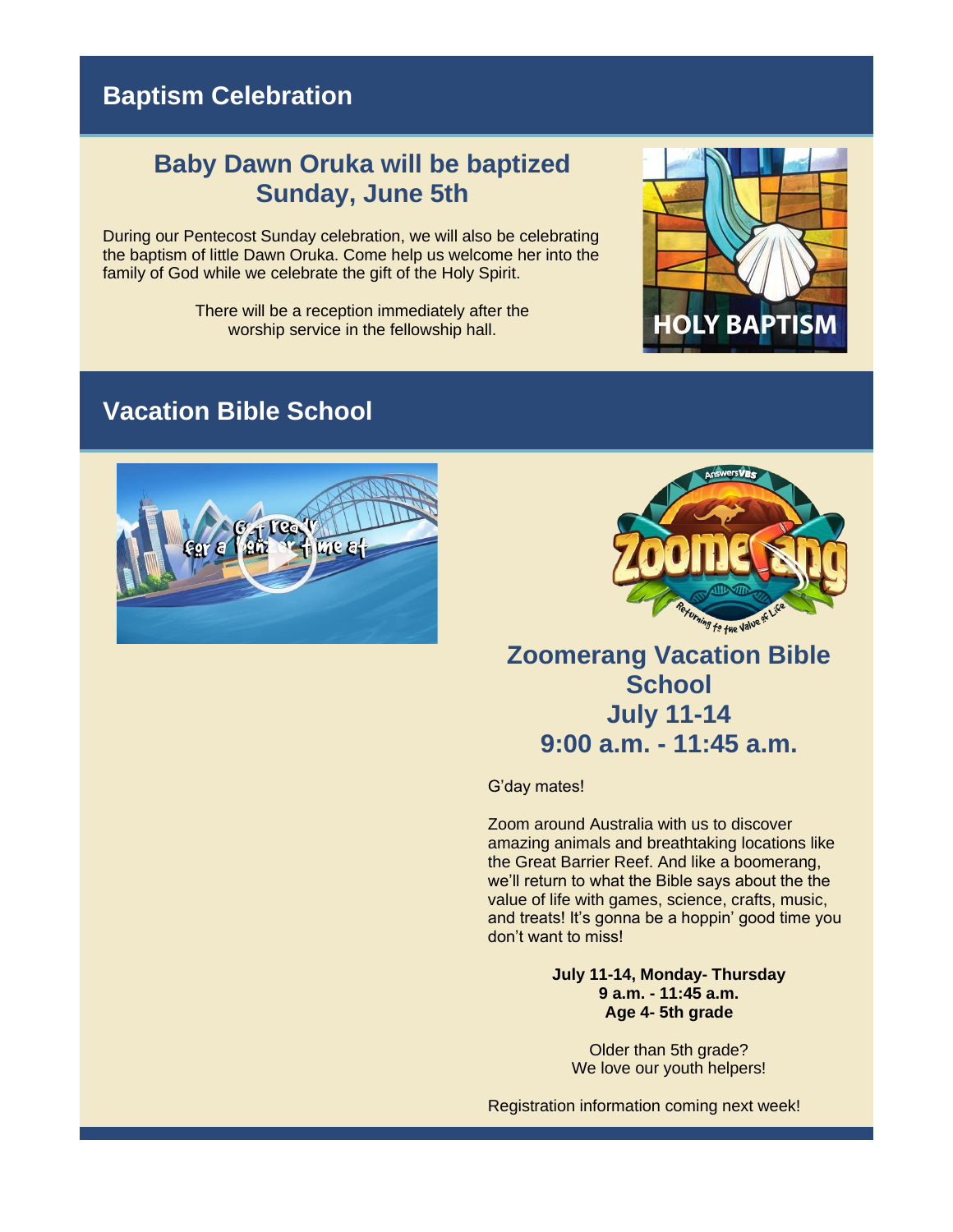# **Swim Party Pics**







**Fun in the sun at the Wandel House even though it poured that morning!**

> **Thank you, John and Molly!**

# **Daily Devotional**

#### **Pick Your Free Devotiona**l

Looking for a devotional to use during the week? The Good News Daily Devotional is printed and available each Sunday on the black name tag table in the entryway of the sanctuary. Pick up a copy when you arrive for the service, so you're ready for the week. They are FREE for the taking!

GOOD **NEWS DAILY**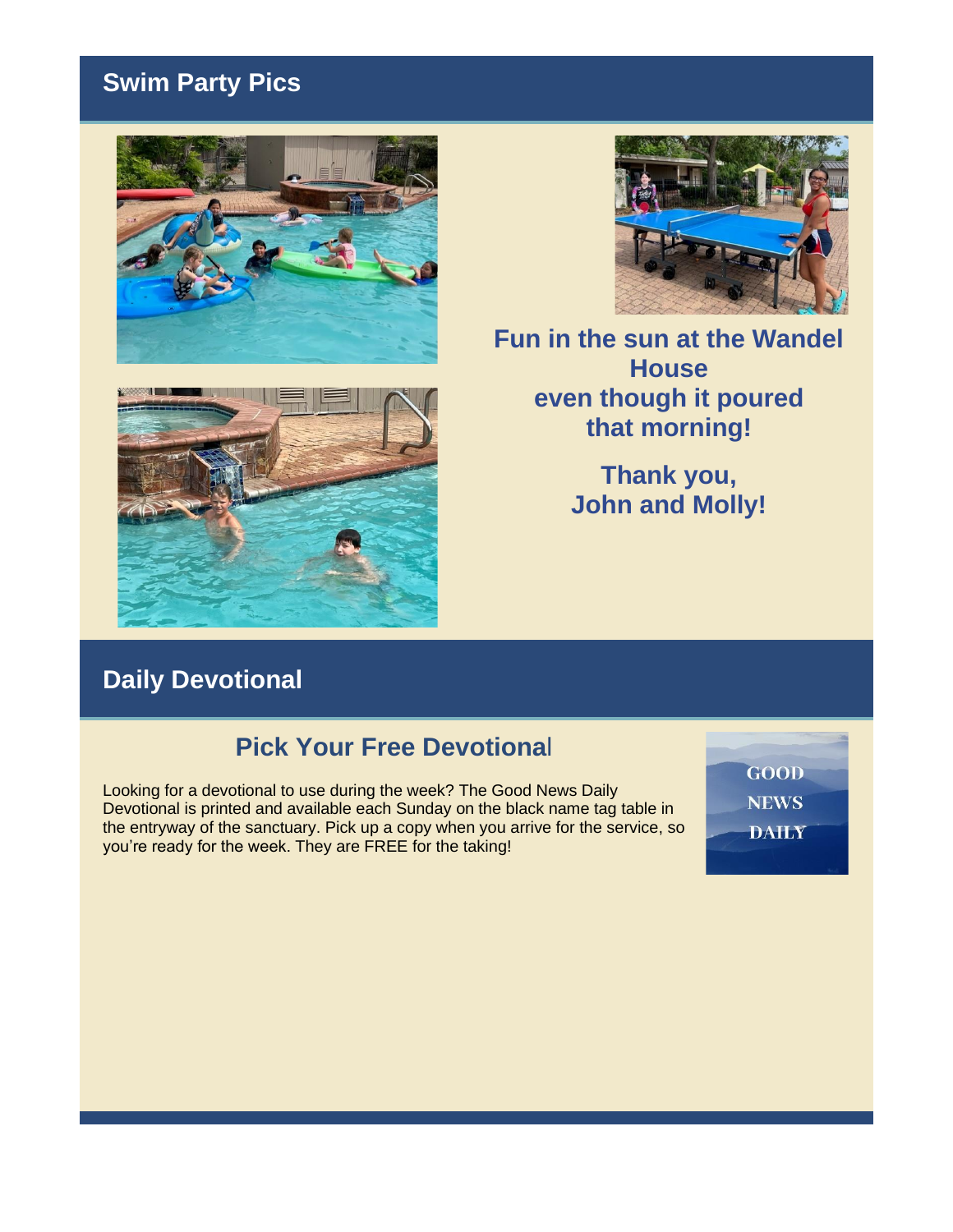# **Diocesan Training Opportunity**

Join the Episcopal Diocese of West Texas's Christian Formation Committee for a one-day, in-person Bible Study Facilitator training. Taking place at [All](https://r20.rs6.net/tn.jsp?f=001Xmewttopwco5Wpx2GC-RiMRGphRBkBy6Iuc5jPKJ6zDq1LlDBERbHv3V5z6_SuiQSkKpWUzkJ0g79kbd6OxVndju2FELs3PWUC0O08koVp_RluLM6a8J-I0FEr6KxDLeTtF7b0b7JF_Ld5iVEIRgHA==&c=QYrd2sX6KSemP0Y186fqDgLaEXexnexrnB7zZTC5vU56m5857vjflw==&ch=GIraxL8h6R02FQCkaU8UkEz4hZCnmxkT0xAWYGQq0AegyHMEdYbMcQ==)  [Saints' Episcopal Church, Corpus](https://r20.rs6.net/tn.jsp?f=001Xmewttopwco5Wpx2GC-RiMRGphRBkBy6Iuc5jPKJ6zDq1LlDBERbHv3V5z6_SuiQSkKpWUzkJ0g79kbd6OxVndju2FELs3PWUC0O08koVp_RluLM6a8J-I0FEr6KxDLeTtF7b0b7JF_Ld5iVEIRgHA==&c=QYrd2sX6KSemP0Y186fqDgLaEXexnexrnB7zZTC5vU56m5857vjflw==&ch=GIraxL8h6R02FQCkaU8UkEz4hZCnmxkT0xAWYGQq0AegyHMEdYbMcQ==)  [Christi o](https://r20.rs6.net/tn.jsp?f=001Xmewttopwco5Wpx2GC-RiMRGphRBkBy6Iuc5jPKJ6zDq1LlDBERbHv3V5z6_SuiQSkKpWUzkJ0g79kbd6OxVndju2FELs3PWUC0O08koVp_RluLM6a8J-I0FEr6KxDLeTtF7b0b7JF_Ld5iVEIRgHA==&c=QYrd2sX6KSemP0Y186fqDgLaEXexnexrnB7zZTC5vU56m5857vjflw==&ch=GIraxL8h6R02FQCkaU8UkEz4hZCnmxkT0xAWYGQq0AegyHMEdYbMcQ==)n Saturday, June 11 from 10:00 a.m. to 2:00 p.m., the training is open to anyone interested in facilitating a Bible study, Sunday school, small group or other formation classes for adults. Whether you are brand new to facilitating or have years of experience, this class will give you new tools and ideas to bring to your group.

The registration fee is \$20 and includes lunch. **[Click here](https://r20.rs6.net/tn.jsp?f=001Xmewttopwco5Wpx2GC-RiMRGphRBkBy6Iuc5jPKJ6zDq1LlDBERbHv3V5z6_SuiQ5hUM6UDhWhvplnfG3NmsBa1GWNYszrbzykiWKZOwrlNAvfXnIB87Rdcmrr4Jsm1phFndv6ePjFkhLe2EJEG7t0LUINKgPFFJuV-6FTJD2fQXZ9LIJpnpoyH-9LDsTxOo&c=QYrd2sX6KSemP0Y186fqDgLaEXexnexrnB7zZTC5vU56m5857vjflw==&ch=GIraxL8h6R02FQCkaU8UkEz4hZCnmxkT0xAWYGQq0AegyHMEdYbMcQ==)** to register.



## **Ways to Support God's Kingdom through St. Mark's**

#### **THANK YOU TO ALL WHO SUPPORT ST. MARK'S CHURCH!**

Is the Lord blessing you? Are you grateful for what He has done in your life? Remember His Church. Though we have experienced limitations for worshiping together, we still have ministries to support and salaries and bills to pay. Give out of faith, thanksgiving, and generosity, and never out of guilt. If you are blessed to be able to give, here are the four ways to do that:



- Online through our website. There is a blue "Giving" button at the bottom of each page. Just click on that and it will take you to our online EGiving page. You will need to set up a
	- user profile, and then you can set up a one-time gift or recurring gifts. You can also give through the **["Donate to St. Mark's"](https://r20.rs6.net/tn.jsp?f=001Xmewttopwco5Wpx2GC-RiMRGphRBkBy6Iuc5jPKJ6zDq1LlDBERbHuBiVRWPvWDgoDMnx0KHG2k8ca641EfXBya-PN_A3NAV8eH_gCpYWyAGbs-rxHLiJ_uHwOg7EZgX1FTS-2idgBJcEbj7-3BLl6V9A_XpVD3NjEywCI6gCkVx1m5Vk5zl81Q7II6zv6CimbndTF9YQJLVK7sDWjHGUZM-BLESzHnajQwZdt2hkFkz727gUqI8VPqURV7MfvxaXM0fXvNVSvjUwXTPzk_1uEw3RhnrcvcMfzqW8g1w8Es39kVf9XoTmL4oi5XS-Exkjd5uyn7P7HWk9OMHDAVwPIYA3gx9Nsnfib0JMDfTSL8=&c=QYrd2sX6KSemP0Y186fqDgLaEXexnexrnB7zZTC5vU56m5857vjflw==&ch=GIraxL8h6R02FQCkaU8UkEz4hZCnmxkT0xAWYGQq0AegyHMEdYbMcQ==)** link.
- **NEW APP**----Through your cell phone using the app, Vanco Mobile. To get the app, go to the app store and search for "Vanco Mobile". The icon background is dark purple with a white circle and a purple letter "V" in the center. Download the app and follow the prompts. You can use it to set up a one-time gift or recurring gifts.
- Mail in your check to: St. Mark's Church, 2727 Airline Rd, CC, TX 78414. We have a drop-in mailbox that is locked at all times. We check the mail every day, so your check will be secure.
- Drop your check off at the church. Just put it in the locked mailbox to the left of the red doors at the fellowship hall.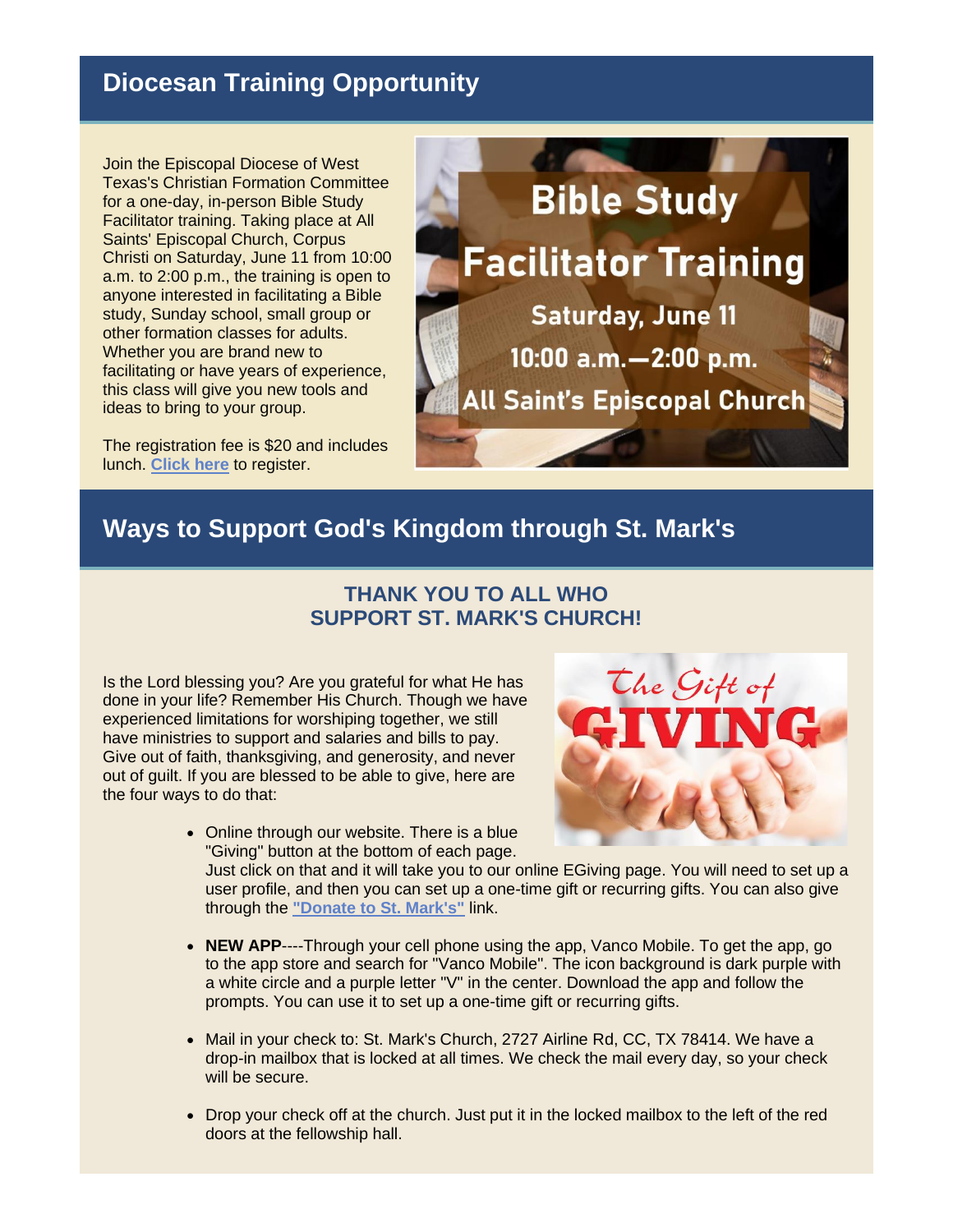#### **THANK YOU for helping spread the Kingdom through your continuing support of St. Mark's Church.**

#### **Weekly Calendar**

#### **Calendar & Ministry Schedule**

Here is the **[link](https://r20.rs6.net/tn.jsp?f=001Xmewttopwco5Wpx2GC-RiMRGphRBkBy6Iuc5jPKJ6zDq1LlDBERbHhMvtXIhh4BMquOThgJhbzxtj4IbaiaDa8didaDw5CfIXBNl2vGEoK9i9_PTtFD-qn7npqZqzMhwScIizgebXah_yixCS-Qn6ByS1ya8h-bIlIu8SkzPUxxZ4gIeUt3ud2T-5ff9hX7_XU5IrVcipNqBFJhx8ZV0KZB9Pv4vE7VUzGTPn90nzQQ=&c=QYrd2sX6KSemP0Y186fqDgLaEXexnexrnB7zZTC5vU56m5857vjflw==&ch=GIraxL8h6R02FQCkaU8UkEz4hZCnmxkT0xAWYGQq0AegyHMEdYbMcQ==)** to the May schedule for our ministries, which is still a work in progress. Please check each week to see if there are any changes.

**May 29 - Sunday** 10:00 a.m. - Holy Eucharist Service--Sanctuary 11:15 a.m. - Coffee Hour--Fellowship Hall **NO Kids in Christ or SEEK Youth Group**

**May 30 - Monday OFFICE WILL BE CLOSED**

**May 31 - Tuesday**

10:00 a.m. - Staff Meeting--Fellowship Hall 6:00 p.m. - Women's Group--Jason's Deli, 1416 Airline Rd. 6:30 p.m. - Men's Reunion Group--Nolan's Restaurant, 7426 S. Staples St. 7:00 p.m. - Bible Study & Prayer Group--Online via Zoom

#### **June 1 - Wednesday**

11:45 a.m. - Lunch with the Old Guys--Silverado Steakhouse, 4522 Weber Rd. 12:00 p.m. - Noonday Prayer Group--Fellowship Hall 5:30 p.m. - Search Committee Meeting--Fellowship Hall

# **Helpful Links**

**Below you will find several links to websites or Facebook Pages that you might find helpful.** 

**[St. Mark's Episcopal Church](https://r20.rs6.net/tn.jsp?f=001Xmewttopwco5Wpx2GC-RiMRGphRBkBy6Iuc5jPKJ6zDq1LlDBERbHhdAquH5UVmWO-9bAJjdwbwQWVAs4VOtyi9Kuk5BBjyhvkQwArDSbhKLosDLr_T-UEnwBxFH0XcCaB5Z76vOIlY=&c=QYrd2sX6KSemP0Y186fqDgLaEXexnexrnB7zZTC5vU56m5857vjflw==&ch=GIraxL8h6R02FQCkaU8UkEz4hZCnmxkT0xAWYGQq0AegyHMEdYbMcQ==)**

**[Donate to St. Mark's Church](https://r20.rs6.net/tn.jsp?f=001Xmewttopwco5Wpx2GC-RiMRGphRBkBy6Iuc5jPKJ6zDq1LlDBERbHuBiVRWPvWDgoDMnx0KHG2k8ca641EfXBya-PN_A3NAV8eH_gCpYWyAGbs-rxHLiJ_uHwOg7EZgX1FTS-2idgBJcEbj7-3BLl6V9A_XpVD3NjEywCI6gCkVx1m5Vk5zl81Q7II6zv6CimbndTF9YQJLVK7sDWjHGUZM-BLESzHnajQwZdt2hkFkz727gUqI8VPqURV7MfvxaXM0fXvNVSvjUwXTPzk_1uEw3RhnrcvcMfzqW8g1w8Es39kVf9XoTmL4oi5XS-Exkjd5uyn7P7HWk9OMHDAVwPIYA3gx9Nsnfib0JMDfTSL8=&c=QYrd2sX6KSemP0Y186fqDgLaEXexnexrnB7zZTC5vU56m5857vjflw==&ch=GIraxL8h6R02FQCkaU8UkEz4hZCnmxkT0xAWYGQq0AegyHMEdYbMcQ==)**

**[St. Mark's Church Facebook Page](https://r20.rs6.net/tn.jsp?f=001Xmewttopwco5Wpx2GC-RiMRGphRBkBy6Iuc5jPKJ6zDq1LlDBERbHuRuJYsC3zW0dAxKBbwREZuFBrCJ9TQVkcj-Dl4JeOzAKol3lC3kIlt4cYyYewxqeBfqFg_1fVeedkGBsjz9eFKUw1I7P74M4EH8LMJDDScwxerNUbe7VWM=&c=QYrd2sX6KSemP0Y186fqDgLaEXexnexrnB7zZTC5vU56m5857vjflw==&ch=GIraxL8h6R02FQCkaU8UkEz4hZCnmxkT0xAWYGQq0AegyHMEdYbMcQ==)**

**[Diocese of West Texas](https://r20.rs6.net/tn.jsp?f=001Xmewttopwco5Wpx2GC-RiMRGphRBkBy6Iuc5jPKJ6zDq1LlDBERbHhdAquH5UVmWtP5PKbjFHete-BRt60pxJTIrrUa6DSIjfmPhMjxVJyoaWUZZDGnDz37AMoOK-utRwq0LPFf4Aow=&c=QYrd2sX6KSemP0Y186fqDgLaEXexnexrnB7zZTC5vU56m5857vjflw==&ch=GIraxL8h6R02FQCkaU8UkEz4hZCnmxkT0xAWYGQq0AegyHMEdYbMcQ==)**

**[Diocesan Newsletter and Reflection Magazine](https://r20.rs6.net/tn.jsp?f=001Xmewttopwco5Wpx2GC-RiMRGphRBkBy6Iuc5jPKJ6zDq1LlDBERbHvMXaCxHuqnEfLuVjjvTJlVx3aeHA5JsgRatzlYnDFccxwRRpZtUir4Ol1HN8GpbGeNMAP_XY1RdPfJAmZx1T2jUDVYzoJdBN-bVAlGxp1zB1mZiKdQUIYs=&c=QYrd2sX6KSemP0Y186fqDgLaEXexnexrnB7zZTC5vU56m5857vjflw==&ch=GIraxL8h6R02FQCkaU8UkEz4hZCnmxkT0xAWYGQq0AegyHMEdYbMcQ==)**

**[Denison Forum--News Discerned Differently](https://r20.rs6.net/tn.jsp?f=001Xmewttopwco5Wpx2GC-RiMRGphRBkBy6Iuc5jPKJ6zDq1LlDBERbHoxhJGcpVOYPo3B1EYAy2M7u4lMWSN-TPwdWQaNY9ECNIMbXnxhfAnwA4PD-fzdlm4oGLW_8OvOa0n022xtqP0gl7sGt7HdJwg==&c=QYrd2sX6KSemP0Y186fqDgLaEXexnexrnB7zZTC5vU56m5857vjflw==&ch=GIraxL8h6R02FQCkaU8UkEz4hZCnmxkT0xAWYGQq0AegyHMEdYbMcQ==)**